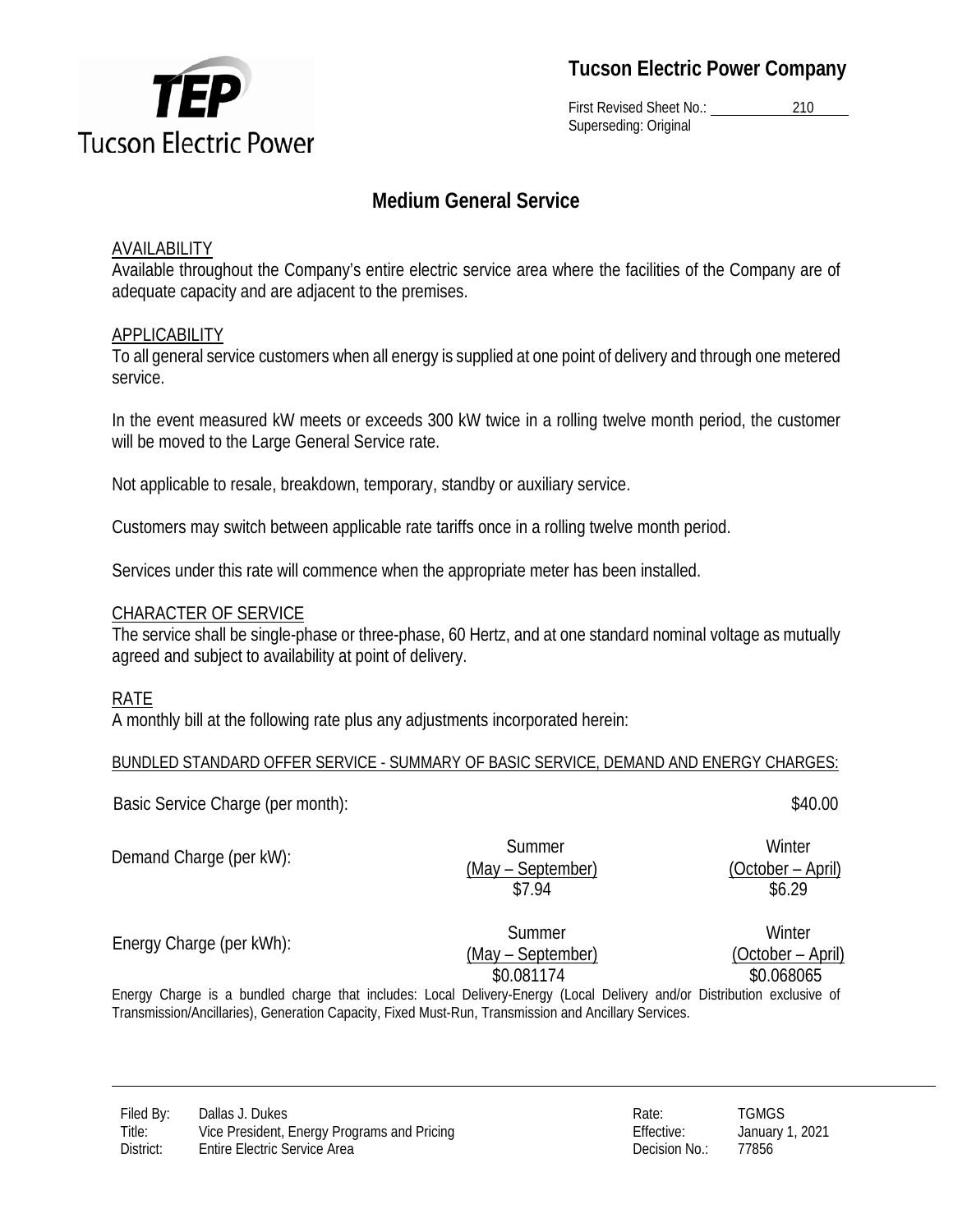

First Revised Sheet No.: 210 - 1 Superseding: Original

| Power Supply Charge (per kWh):                                                                                        | Summer            | Winter            |
|-----------------------------------------------------------------------------------------------------------------------|-------------------|-------------------|
|                                                                                                                       | (May – September) | (October – April) |
| <b>Base Power Supply</b>                                                                                              | \$0.031989        | \$0.029004        |
| The Power Supply Charge is the sum of the Base Power Supply Charge and the Purchased Power and Fuel Adjustment Clause |                   |                   |

(PPFAC), a per kWh adjustment in accordance with Rider-1-PPFAC. PPFAC reflects increases or decreases in the cost to the Company for energy either generated or purchased above or below the base cost per kWh sold.

#### BILLING DEMAND

The monthly billing demand shall be the greatest of the following:

- 1. The greatest measured 15 minute interval demand read of the meter during all hours of the billing period;
- 2. The contract capacity or 20 kW, whichever is greater.

#### SEASONALITY

For full requirements customers, whose average summer (May - September) kWh consumption is less than 10% of their average winter (October - April) kWh consumption, as identified by the customer and verified by the Company, the following conditions shall apply:

- 1. The customer shall be eligible for service under the MGS rate if their maximum measured summer kW is less the 300 kW;
- 2. Section 7.C.7.g of TEP's Rules and Regulations shall apply (Line Extensions/Special Conditions/Unusual Loads).

This provision is only available to the Medium General Service tariff and not applicable to Time-of-Use or any other rate schedules.

#### DIRECT ACCESS

A Customer's Direct Access bill will include all unbundled components except those services provided by a qualified third party. Those services may include Metering (Installation, Maintenance and/or Equipment), Meter Reading, Billing and Collection, Transmission and Generation. If any of these services are not available from a third party supplier and must be obtained from the Company, the rates for Unbundled Components set forth in this tariff will be applied to the customer's bill.

## FOR DIRECT ACCESS: ARIZONA INDEPENDENT SCHEDULING ADMINISTRATOR (AZISA) CHARGE

A charge per kWh shall, subject to FERC authorization, be applied for costs associated with the implementation of the AZISA in Arizona.

## TEP STATEMENT OF CHARGES

For all additional charges and assessments approved by the Arizona Corporation Commission see the TEP Statement of Charges which is available on TEP's website at [www.tep.com.](http://www.tep.com/)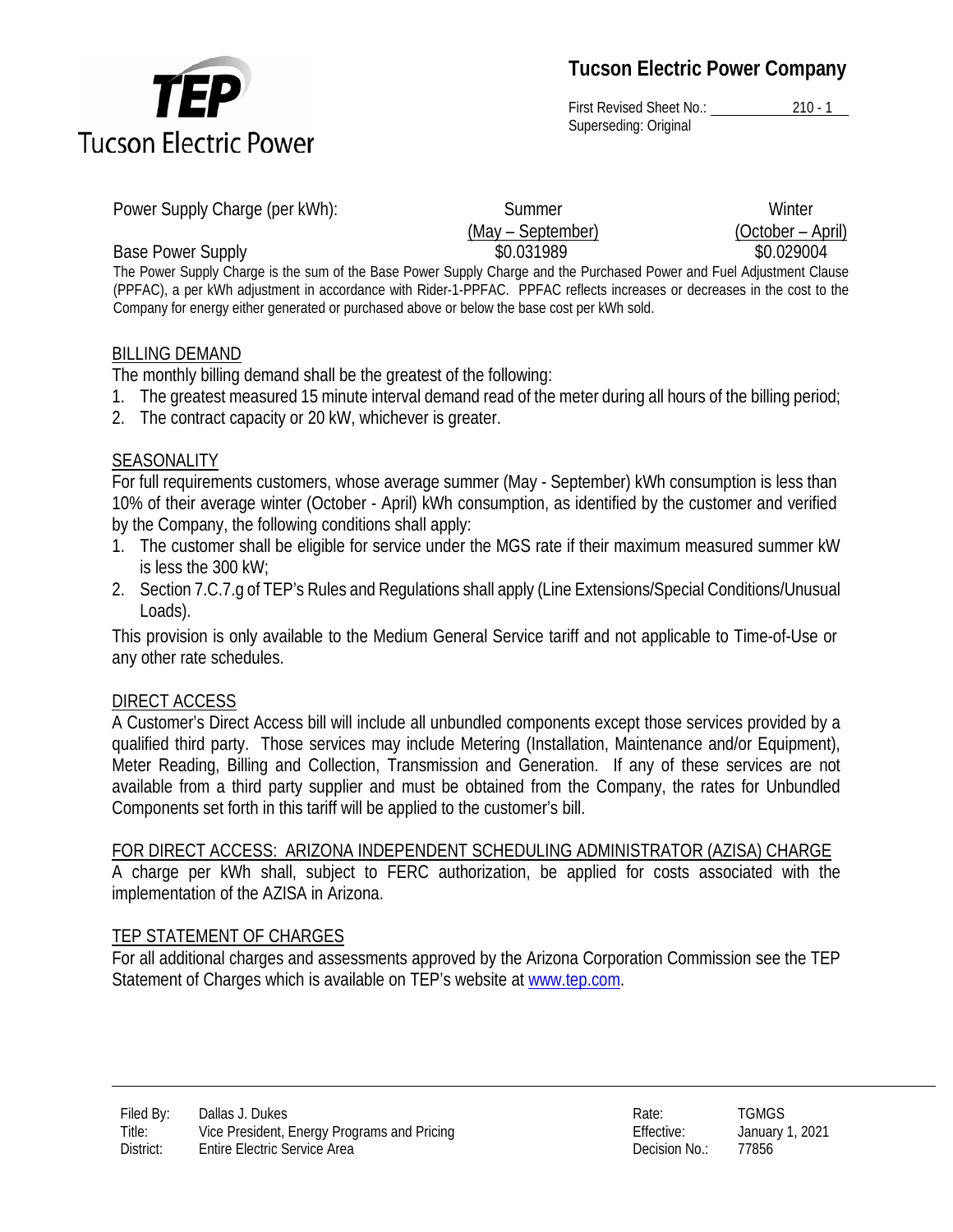TEP **Tucson Electric Power** 

First Revised Sheet No.: 210 - 2 Superseding: Original

## TAX CLAUSE

To the charges computed under the above rate, including any adjustments, shall be added the applicable proportionate part of any taxes or governmental impositions which are or may in the future be assessed on the basis of gross revenues of the Company and/or the price or revenue from the electric energy or service sold and/or the volume of energy generated or purchased for sale and/or sold hereunder.

## RULES AND REGULATIONS

The standard Rules and Regulations of the Company as on file with the Arizona Corporation Commission shall apply where not inconsistent with this rate.

## ADDITIONAL NOTES

Additional charges may be directly assigned to a Customer based on the type of facilities (e.g., metering) dedicated to the customer or pursuant to the customer's contract, if applicable. Additional or alternate Direct Access charges may be assessed pursuant to any Direct Access fee schedule authorized.